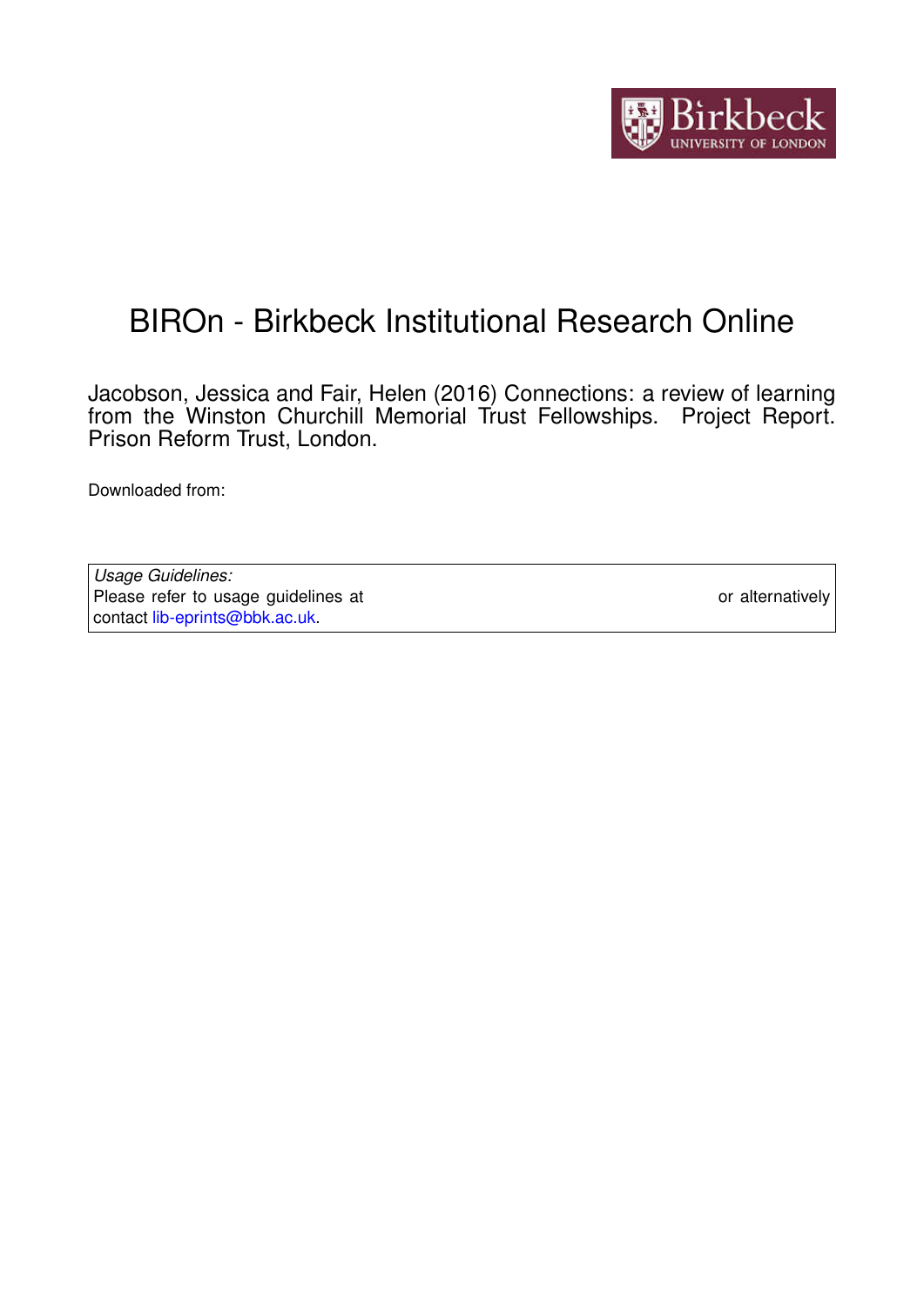







**Connections: <sup>A</sup> review of learning from the Winston Churchill Memorial Trust Prison Reform Fellowships**

**Jessica Jacobson and Helen Fair Institute for Criminal Policy Research, Birkbeck, University of London September 2016**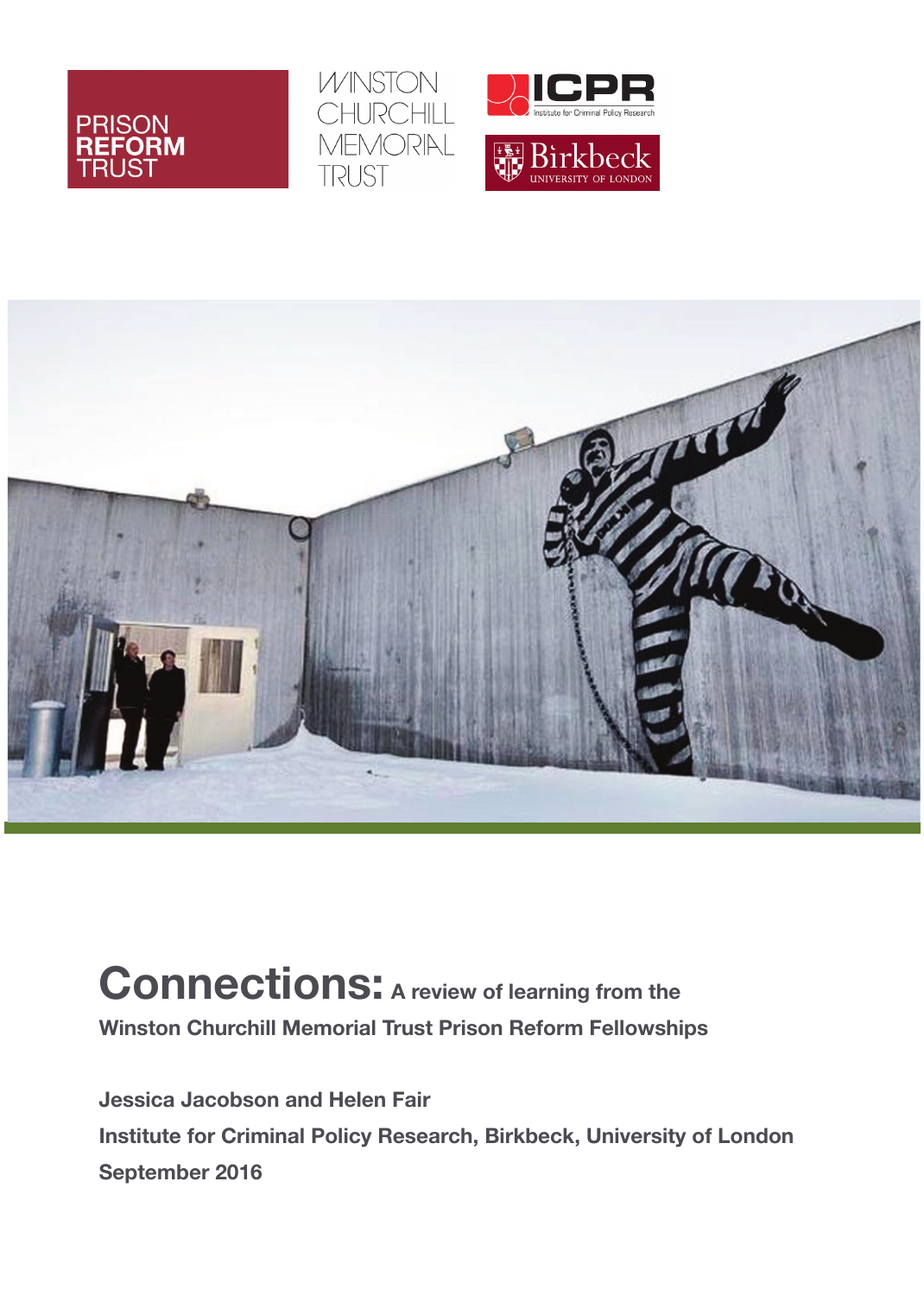# **KEY POINTS**

From 2010-2015, the Winston Churchill Memorial Trust funded Travelling Fellowships with a particular focus on prison reform across the world. These Fellowships, arranged in partnership with the Prison Reform Trust, were established at a time when the prison population in England and Wales had all but doubled in twenty years. With over 84,000 people currently in prison<sup>1</sup> the Fellowships offer a way of learning about how other countries respond to crime and whether a similar approach could be taken here. This brief overview highlights some of the learning from these Fellowships.

The theme of this series of briefings is 'connections'. Many Churchill Fellows visited interventions which seek to forge strong, positive connections among and between individuals, groups and organisations – including individuals' sense of self and connection to their own actions. Whether explicitly or implicitly, the forging of these connections is seen as central to efforts to prevent offending, reduce reoffending and tackle the harms associated with offending.

**Family connections** were the focus of some Fellowships which, for example, reviewed interventions aimed at:

- Helping people in prison to maintain their family relationships through specific programmes or facilities for family visits to prisons;
- Providing practical and emotional support to family members of prisoners, including through the mitigation of trauma and other difficulties faced by prisoners' children.

Many Fellows visited interventions seeking to harness the power of **peer relations** towards positive goals, including:

- Peer court programmes promoting diversion from prosecution, the use of restorative approaches, and peer pressure to exert positive influences over behaviour;
- Peer mentoring initiatives in prisons and supporting the transition from custody to the community.

Other Fellows explored **problem-solving approaches** to criminal justice which connect individuals to the range of services they need and build connections between the services themselves – for example, in the form of:

- Holistic, multi-disciplinary work with children in custody;
- Problem-solving courts working with dependent drug users, those with mental health problems, and the homeless;
- Collaborative working between the police and mental health services.

The building of **a sense of self and responsibility** was central to some interventions visited by Fellows. These interventions seek to help offenders and others to feel a sense of connectedness to themselves, and to their own actions, and variously focus on: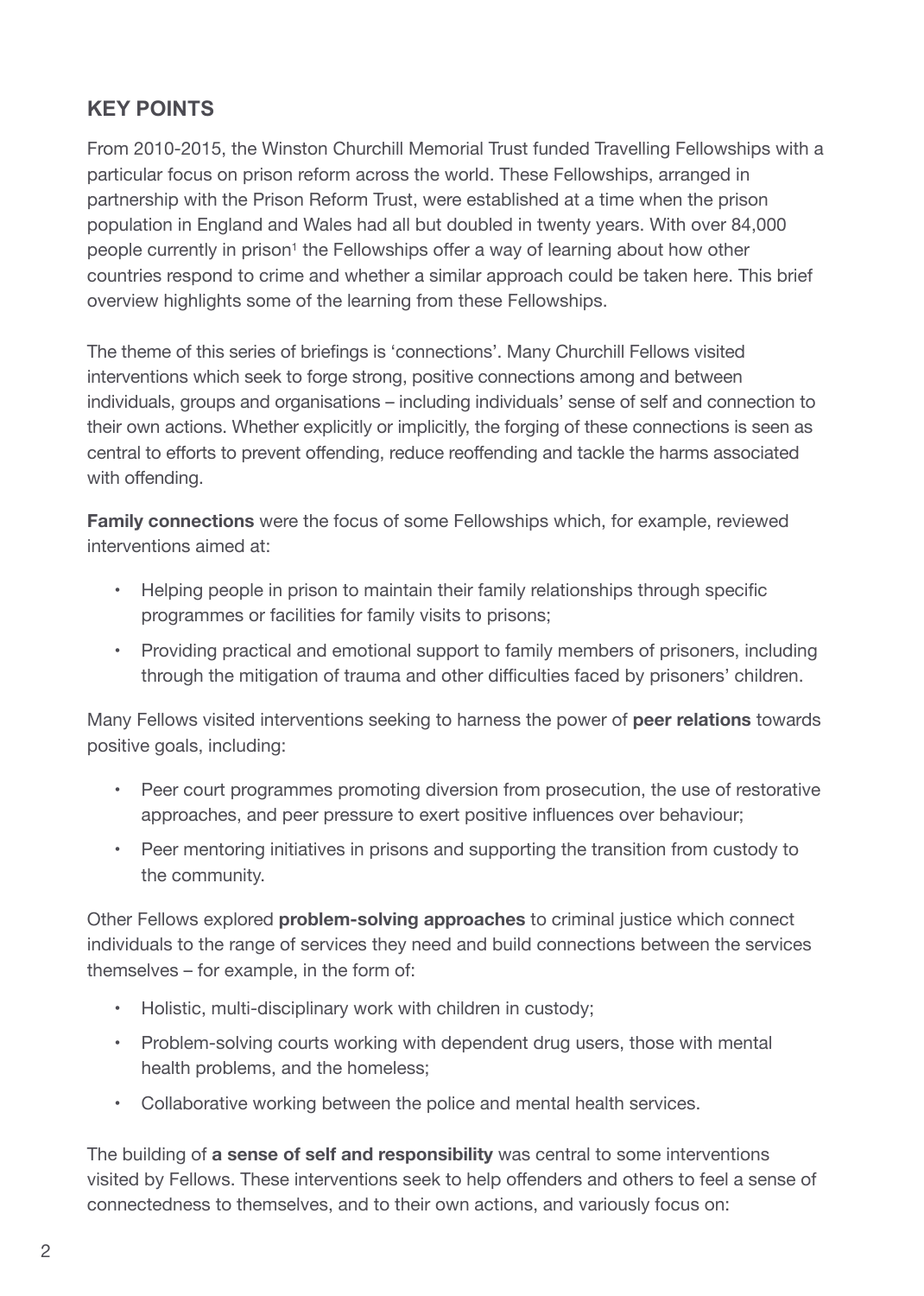- The building of positive gender and cultural identities;
- The development of responsibility and self-sufficiency among prisoners;
- The use of restorative approaches to justice.

Some Fellows looked at **arts and media** projects providing opportunities for people who might otherwise have little voice to express themselves creatively and assertively, and thereby to reach out to others. Such projects include:

- Arts-based, community projects with young offenders;
- Performance and creative arts programmes in prisons;
- Film-making projects addressing complex issues which affect young people.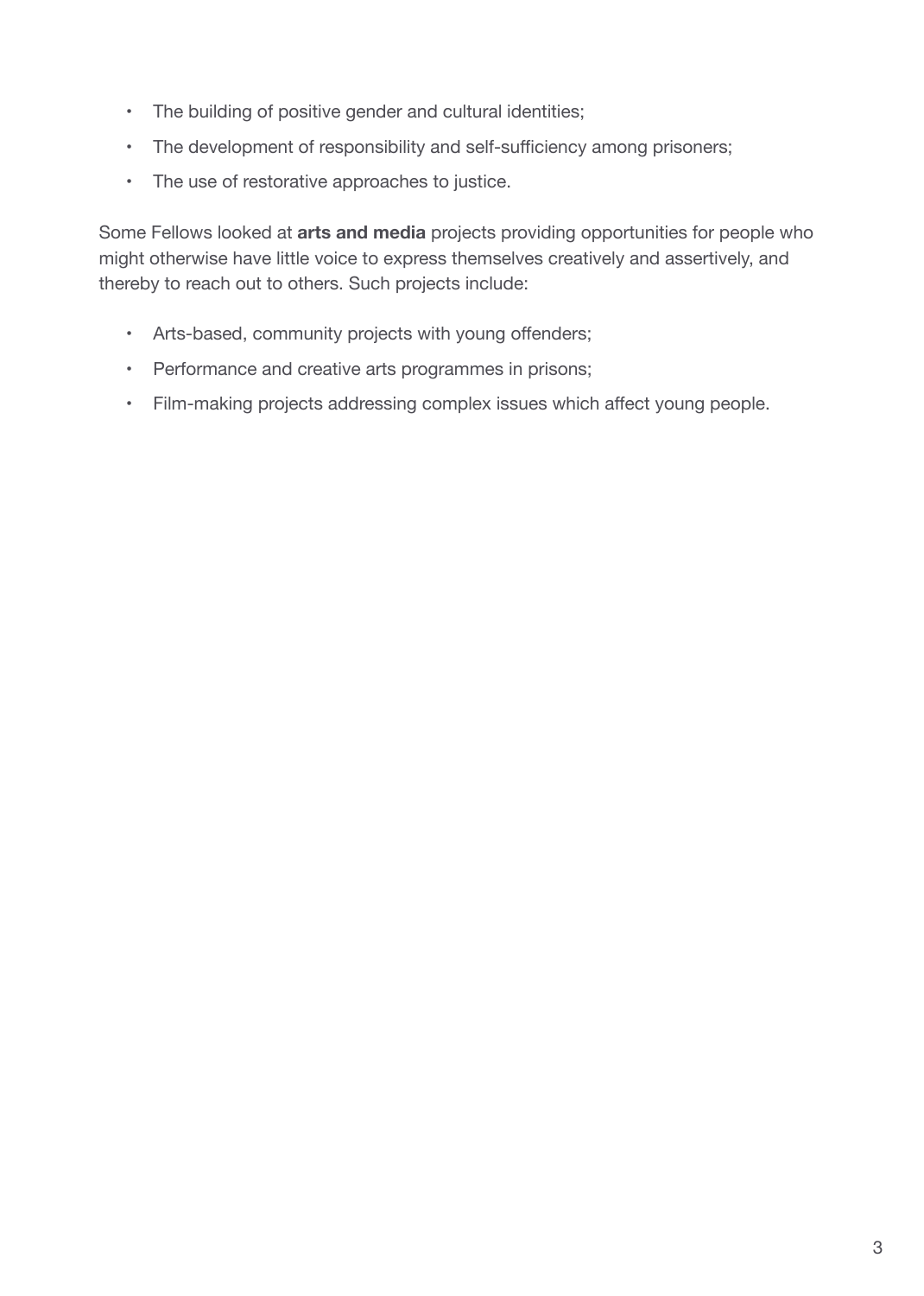# **Introduction**

The Winston Churchill Memorial Trust [\(www.wcmt.org.uk/\)](www.wcmt.org.uk) funds British citizens to travel overseas in order to find out about innovative policies and practices which can be applied to their own sphere of work back home. Over the period 2010-2015, more than 50 Winston Churchill Fellows undertook visits to a range of penal reform programmes and initiatives in many parts of the world. Fellows come from a variety of professional backgrounds and include prison officers, prison governors, civil servants, artists, barristers, police and academics. Many Fellows are already applying the learning in a range of local and national settings.

With the highest imprisonment rate in Western Europe, at 146 people incarcerated per 100,000 of the national population, England and Wales has much to learn from other countries about how to respond to crime and offending. <sup>2</sup> This summary of what Fellows saw on their visits, and subsequent more detailed briefings, are being produced to highlight some of the learning derived from the penal reform Fellowships and to inform the government's wider prison reform agenda.

As these Fellowships were diverse – not only having a wide geographic scope, but also covering many different aspects of criminal justice systems and penal policy – the briefing focuses on a single theme that cross-cuts many of them: namely, the theme of 'connections'. A short series of follow-up briefings will explore in greater detail some specific topics linked to this overarching theme.

# **Social connections**

Most people live within complex webs of social connections and relationships which shape and give meaning to their lives. Much offending takes place in a context in which such connections – whether at interpersonal or intergroup levels – are non-existent, fragile or conflictual. In other words, a profound sense of disconnect underlies a great deal of dayto-day criminal behaviour.

It follows that the establishment of meaningful social relations and a sense of belonging to wider society plays a critical part in the prevention of offending and in the process of desistance from crime.

It is therefore no surprise that most of the penal reform WCMT Fellowships, whether explicitly or implicitly, explored the broad theme of 'connections'. The Fellows looked at ways in which

*the forging of strong, positive connections among and between individuals, groups and organisations – including the building of individuals' sense of self and connection to their own actions – can help to prevent offending, reduce reoffending and tackle the harms associated with offending.*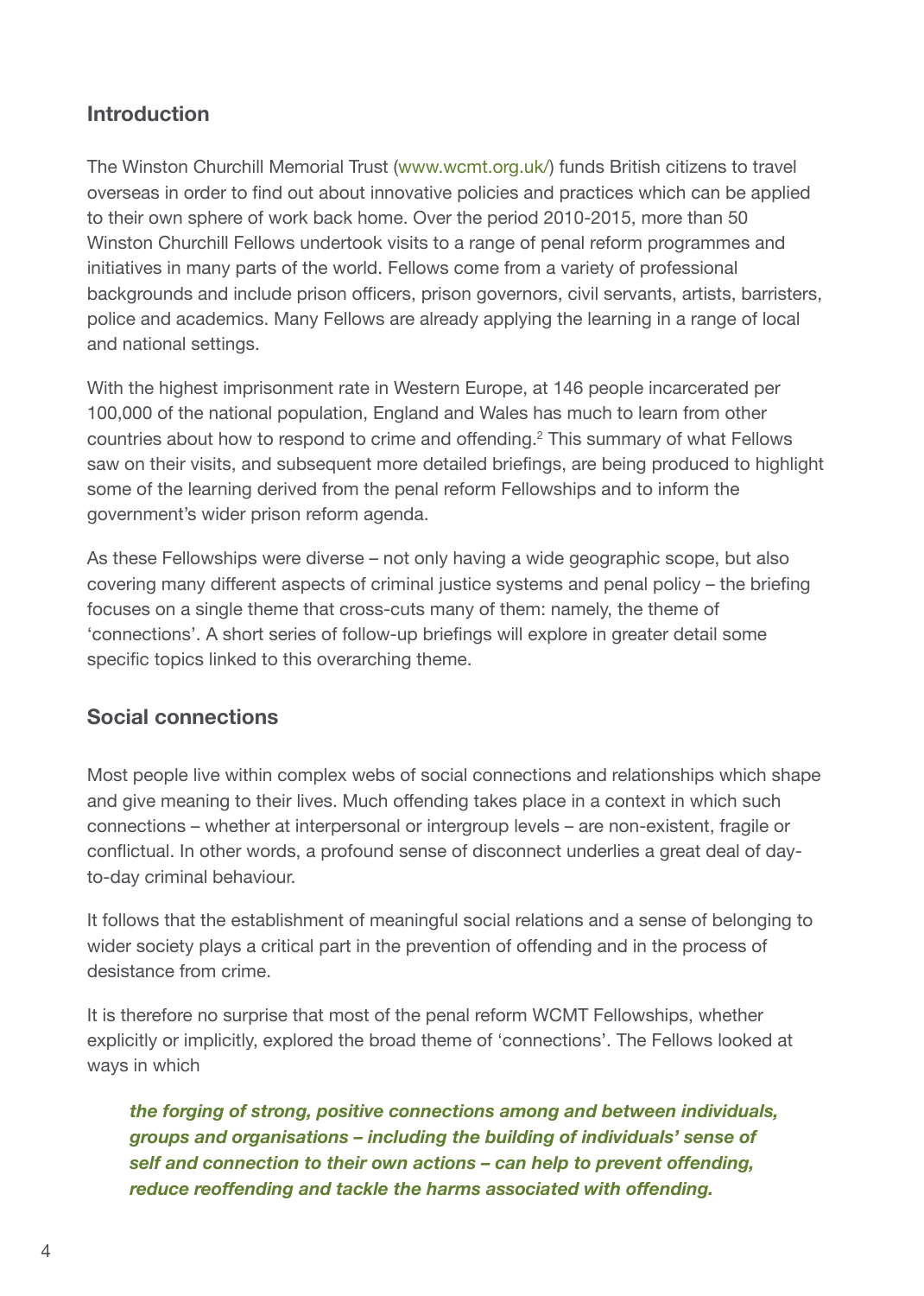In this briefing, we consider the issue of 'connections' with reference to five sub-themes addressed through the WCMT Fellowships:

- Family
- Constructive peer relations
- Problem-solving approaches to justice
- A sense of self and responsibility
- Arts and media

# **Family**

It is within family groups of one kind or another that individuals tend to have their most elemental relationships. While the emotionally laden nature of family bonds can make them a significant catalyst for (or even the very focus of) offending, these bonds can, conversely, be a vital resource and form of protection against pressures to offend or reoffend. The importance of maintaining connections between family and close friends is already recognised in England and Wales. <sup>3</sup> Prison inspectors have found that good relationships with family and friends are a very important factor in enabling successful resettlement on release from prison. Yet despite this, families are rarely involved in sentence planning, even when a prisoner says that s/he was relying on them for support after release. Furthermore, only around a third of prisoners interviewed by inspectors said they had been helped by staff to maintain family ties whilst in prison. 4

A number of WCMT Fellows looked at how prisoners can be supported to maintain links with their families during their incarceration. Visiting arrangements were a source of interest, as in one women's prison in Norway which has a special flat available to prisoners for overnight stays with their children once a month. <sup>5</sup> Another Fellow reported on extended family visits in Portugal where, every three months and subject to risk assessment, prisoners can spend a few hours with their family in a private visiting suite.<sup>6</sup> Similar arrangements were also seen in Sweden. <sup>7</sup> Some Fellows looked at activities which allow parents in prison to bond with their children, including a prison project in Connecticut, US. Here, a group of women in prison are allowed to spend two full days with their children every July, engaged in arts activities, as a way of sustaining family bonds. <sup>8</sup> Other initiatives in the US use technology to connect parents and children: letting them read and play together through tele-visiting. <sup>9</sup> Projects which support the role played by families at the end of prisoners' sentences included one at a Louisiana prison, where graduation ceremonies are held for prisoners who have completed re-entry programmes and are about to be released. The ceremonies, to which families are invited, are a formal celebration of the prisoners' achievements. 10

In England and Wales over 200,000 children are estimated to be affected each year by the imprisonment of one of their parents. This includes almost 17,000 children separated from their mothers by imprisonment. In a given year, more children will experience the impact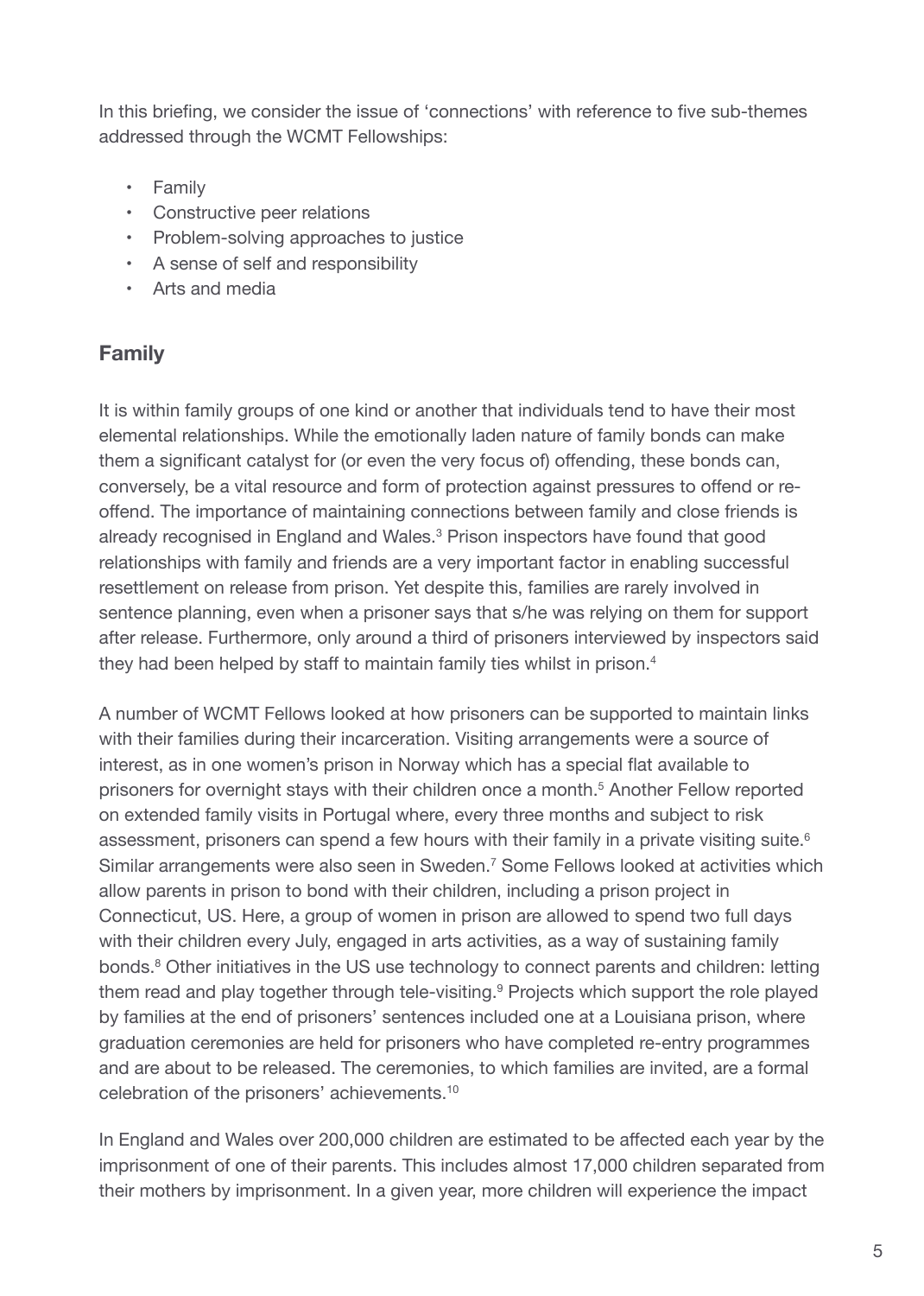of parental imprisonment than divorce in the family yet this is a largely overlooked area of social policy.<sup>11</sup> The recent decline of almost 40% in the use of release on temporary licence in England and Wales in the last two years (despite the extraordinarily low failure rate of 0.05%) has had the effect of reducing opportunities for people to reconnect with their families as they prepare themselves for life on release.<sup>12</sup>

Fellows looked at initiatives to mitigate the trauma experienced by the families, particularly children, of people caught up in the criminal justice system. For example, police training in San Francisco looks at ways of shielding children from the effects of seeing a parent arrested.<sup>13</sup> Other Fellows reported on work, largely in the US, aimed at helping children of prisoners to deal with feelings of shame and isolation arising from their experiences. Such projects include one in Connecticut which brings such children together to share activities and discuss the pressures they are facing. Similarly, a Brooklyn-based project provides a sanctuary for young people battling the effects of parental incarceration, by offering educational support, mentoring, therapy, summer camps and other activities. Another New York initiative brings groups of children together to travel to see their parents in prison. The effects of imprisonment on other family members were also explored through a project working with grandparents of children whose mothers have been imprisoned.<sup>14</sup>

One Fellow visited an organisation in New York which has developed training on the impacts of parental imprisonment for teachers and others working with children and young people. Similarly, an organisation based in Melbourne, Australia, has developed training for schools and other services which covers ways of identifying and engaging families affected by imprisonment, strategies for helping these families to navigate the criminal justice system, and the resources available to assist with this work. 15

# **Peer relations**

'Peer pressure' is routinely evoked as a factor in offending behaviour, especially among young people, but the influences exercised by peer groups over their members can work in diverse ways. Many criminal justice interventions seek to harness the power of peer relations towards positive goals.

In England and Wales the growing use of peer support across the prison estate has been recognised by inspectors.<sup>16</sup> Mentors have a role that is distinct from that of paid staff, and the positive benefits are felt by both the peer supporters and the prisoners they support. At their best, prisoners who become involved in mentoring are offered a clearly defined role, training, supervision and support to positively assist their peers. Mentoring roles might include provision of emotional support, advising, and facilitating self-help or learning. 17

Several Fellows looked at peer-based interventions at various stages of the criminal justice process. One Fellow focused on peer courts in the US; these take different forms,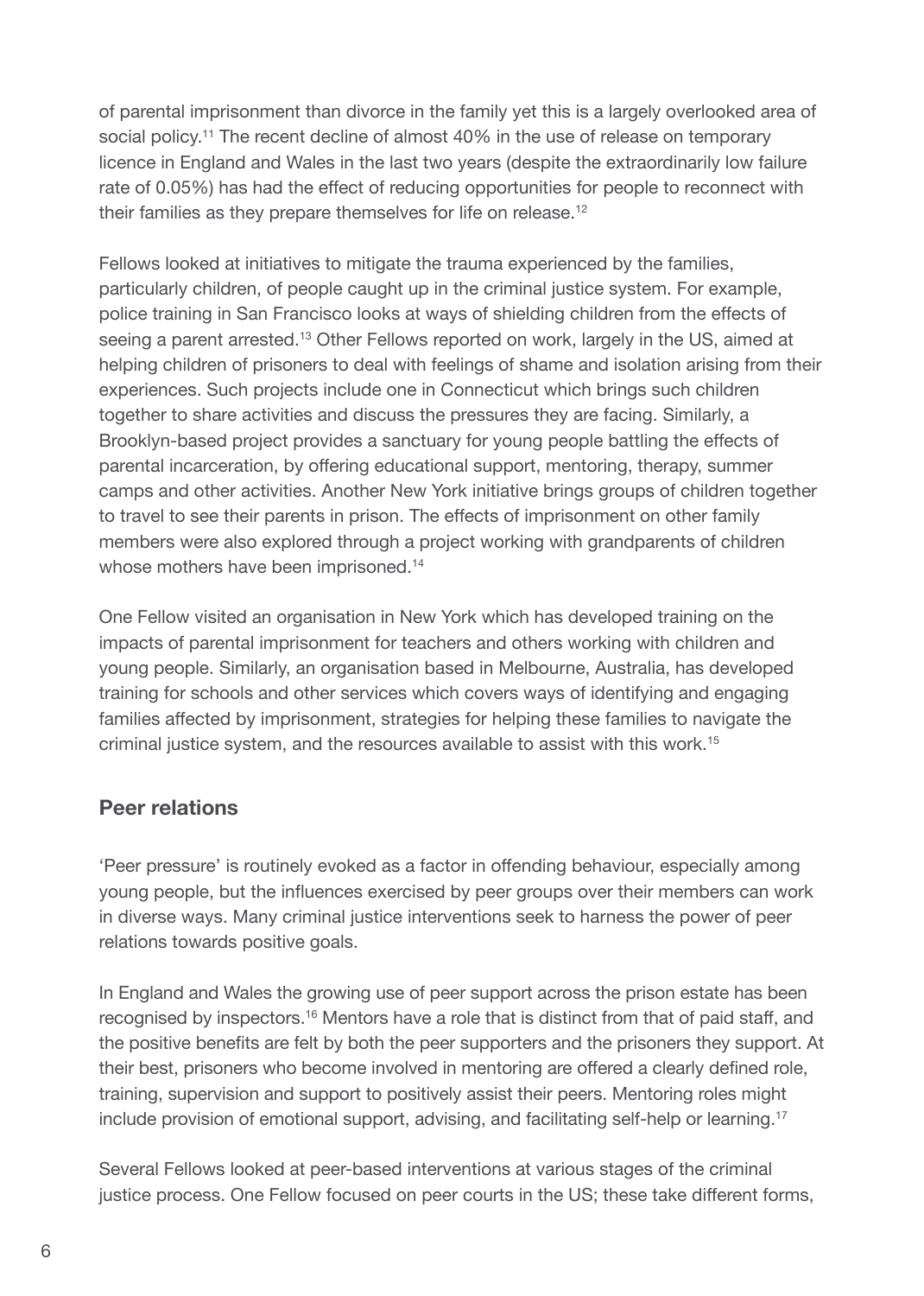but tend to promote diversion from formal prosecution and to use restorative approaches. Peer court programmes utilise positive peer pressure to exert influence over behaviour, in striving to nurture respect for the rule of law and civic participation, and holding young people to account for their unacceptable behaviour. <sup>18</sup> Another Fellow looked at work in New York City aimed at helping young fathers in trouble with the law, and particularly those from disadvantaged backgrounds, to fulfil their potential. Group work and peer support are a key part of this, with many involved in the programme reporting the benefits of making friends with other younger dads facing similar challenges.<sup>19</sup>

The importance of positive peer relationships in prison was also addressed by Fellows. One looked at a programme in Louisiana in the US in which life-sentenced prisoners act as 'social mentors' to help new prisoners adjust. <sup>20</sup> Another visited a similar programme in Canada, in which former prisoners work with those facing very long sentences, for example by helping them to maintain family relationships and to develop essential skills, and ensuring that they do not become alienated from the changing world outside the prison. <sup>21</sup> One Fellow learned about an initiative led by former prisoners and implemented in 37 states of the US which provides for the peer-led and grassroots education of prisoners. More than 10,000 prisoners are engaged as students in the programme, which promotes positive decision-making and prison culture.<sup>22</sup>

Fellows also looked at the importance of peer and community support on release from prison: as provided, for example, by a self-supporting community for ex-prisoners which operates in a number of US cities. There are no paid staff and everyone is a 'resident': that is, someone who has come through the process him or herself. There is a focus on working and the development of marketable skills through learning from one another.<sup>23</sup> Another Fellow visited a programme in Finland in which former prisoners act as mentors to those who are making the transition from custody to the community.<sup>24</sup>

### **Problem-solving approaches to justice**

It is widely recognised that tackling crime and criminality in isolation from its wider context achieves little. In broad terms, problem-solving approaches to criminal justice can be defined as those which target environmental and psychosocial factors bound up with offending behaviour as well as the behaviour itself. In England and Wales, research shows that reoffending rates for people who secure employment on release, are helped to break addictions, and are given the supportive interventions that they need are lower than those for individuals who do not receive such support.<sup>25</sup> Problem-solving therefore entails integrated, multi-disciplinary approaches to justice and the building of connections not only between individuals and relevant services, but between the services themselves.

Multi-agency approaches to dealing with children in custody were the focus of two Fellows' reports. One described the situation in Finland, where the vast majority of children involved in criminal behaviour are dealt with by the child protection system because their health and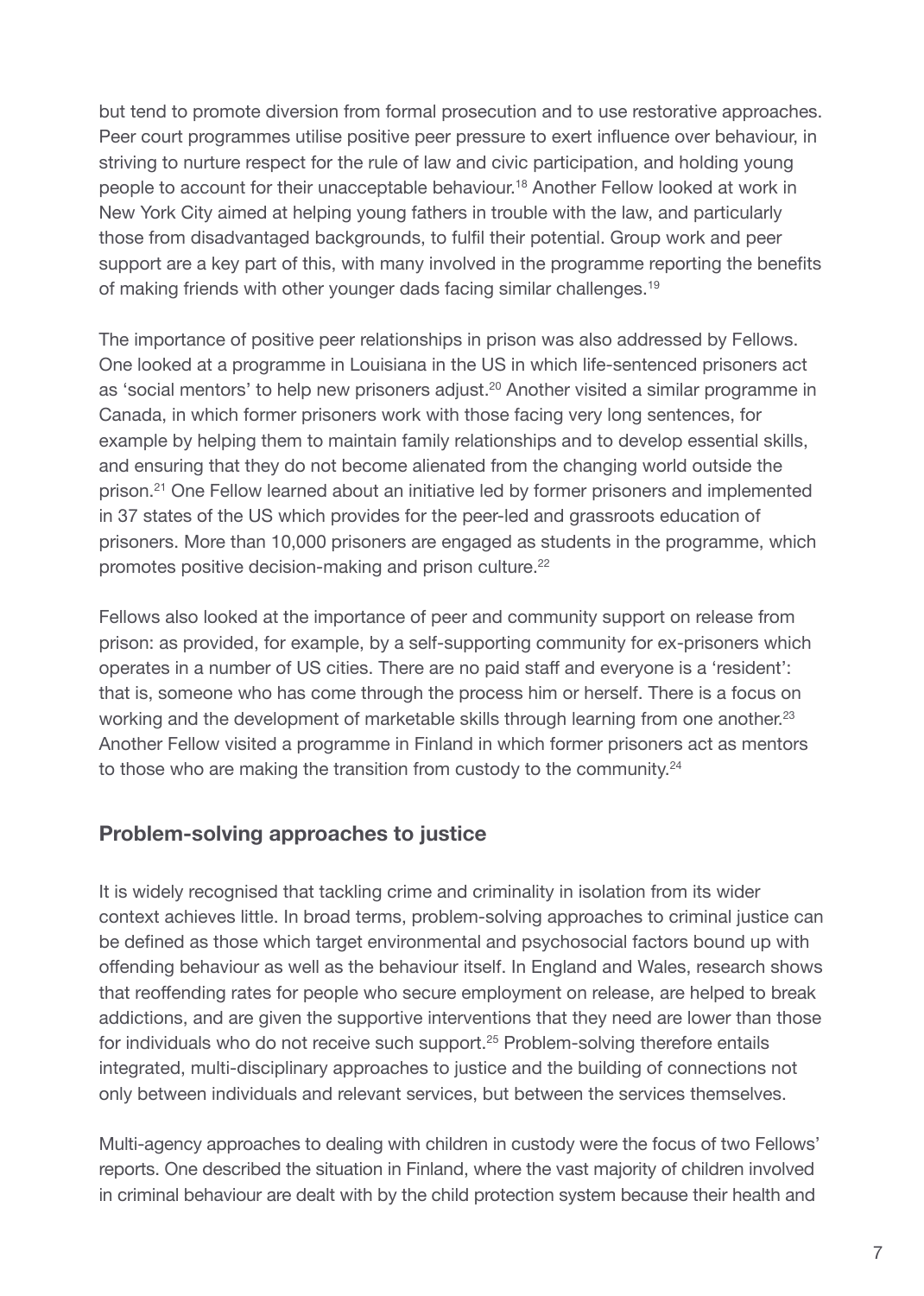development are regarded as being at risk. <sup>26</sup> Another Fellow found a similar approach in Norway, Sweden and Finland, where institutions for young offenders emphasise treatment over punishment, and staff are trained and employed as social workers, counsellors and therapists. <sup>27</sup> Many of these findings by Fellows are likely to support the anticipated recommendations of Charlie Taylor's forthcoming review of youth justice.

A number of Fellows were interested in problem-solving courts, and found examples of these – including specialist drug or 'sobriety' courts and mental health courts in many parts of the US and Canada. The Fellows' experiences of these courts will be of interest to the Lord Chief Justice who is leading a review of the scope of problem solving courts in England and Wales. These courts operate a collaborative model whereby the judiciary actively engage with a range of agencies within and beyond the criminal justice system, and offenders are helped to enter community-based treatment wherever possible, and are supported and reviewed during treatment programmes.<sup>28</sup> Liaison with local communities is another core element of the work of many problem-solving courts. A 'street outreach court' in Detroit works in a local kitchen and supports homeless offenders into stable accommodation. <sup>29</sup> In Vancouver, a Fellow visited a 'community court' set up to deal holistically with petty, repeat offenders. The court provides systematic interventions, both pre- and post-sentence, from agencies including the police, probation, legal and court services, and charitable organisations working with drug users and homeless people.<sup>30</sup> At the other end of the judicial process, one Fellow visited a re-entry court in Louisiana working with those about to be released from prison to facilitate access to treatment and support services.<sup>31</sup>

Also of interest was work being done by police forces to divert people suffering mental health crises from the criminal justice system. This is an approach strongly endorsed by Theresa May when Home Secretary.

England is seeing a gradual expansion of liaison and diversion services, which work with criminal justice staff to identify people with mental health problems, learning disabilities and other support needs. This development should help to ensure that those who have such needs receive the necessary support and assistance during the criminal justice process and, where appropriate, are diverted into treatment and care. Currently 50,000 people a year are assessed by liaison and diversion services following arrest, and almost 70% require mental health support.<sup>32</sup>

Several examples of specialist mental health training for police officers were studied in the US. Initiatives that involved collaborative working between the police and mental health services were also visited, including a scheme in Los Angeles in which incidents are attended jointly by mental health professionals, and joint police-mental health work is also undertaken on a longer-term, problem-solving basis with respect to individuals who are frequently in contact with the emergency services and are engaging in high risk behaviour. 33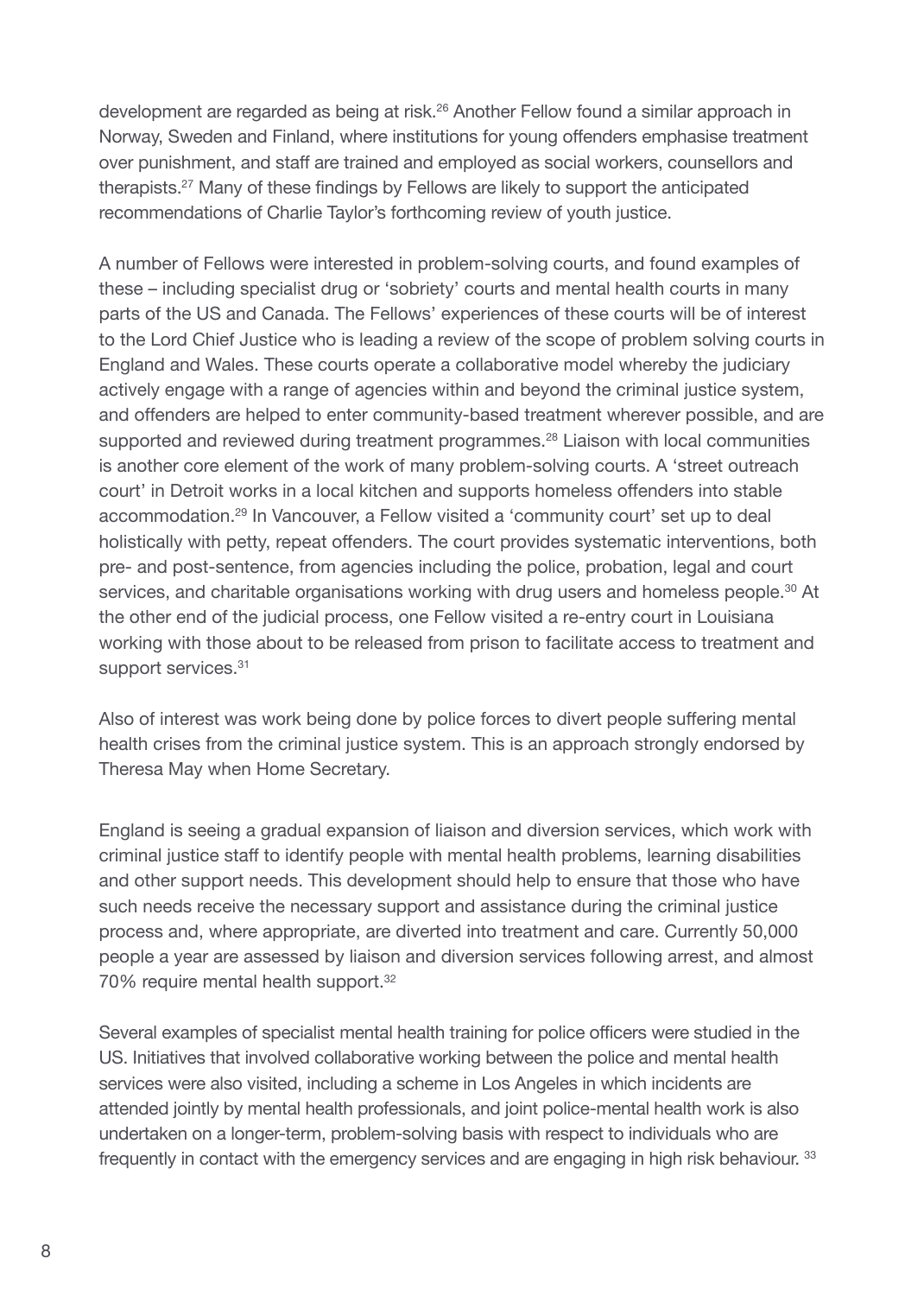# **Sense of self and responsibility**

Thus far in this document we have considered initiatives visited by WCMT Fellows that, variously, concern the building, nurturing or reconfiguring of connections between offenders and their families, peers and the services available to them, and between the services themselves. But it is also interesting to consider the scope for helping offenders and others to feel a sense of connectedness to themselves, and to their own actions.

Gender identity was a theme of visits by a Fellow to Sweden. The projects visited included one for girls and young women which seeks to challenge stereotypes, to build on the strengths and aspirations of each individual, and to help the girls and young women to develop healthy female identities. Another project provides educational materials on gender equality and violence prevention for teachers and others working with young people, with a focus on changing oppressive social norms and ideas of masculinity. <sup>34</sup> Another Fellow was struck by the importance of supporting young people to develop safe identities within the communities to which they belong, as a means of preventing violence. In New Zealand this was demonstrated through work to help those of Maori, Tongan and Samoan descent to understand their cultural history; in Australia, those working with Aboriginal young people use resources drawing upon cultural points of reference, including symbols and imagery, to engage young people in anti-violence education. <sup>35</sup> The ground has been laid by Dame Sally Coates' recent review for a broader and more innovative approach to prisoners' education in England and Wales.

Work to develop a sense of responsibility and self-sufficiency in prisons was also reviewed. Several Fellows visited prisons in Norway where this ethos permeates the institutions – as in one, for example, where the prisoners are responsible for raising animals for meat, growing fruit and vegetables and cutting wood for heating. <sup>36</sup> Another Fellow visited a Healing Village in Canada: this is a minimum security establishment established around the traditions and teachings of Aboriginal peoples. The prisoners, who live in small units, sign an agreement on entry to the institution to abide by its rules and are encouraged to have ownership of the standards and goals set.<sup>37</sup> In a very different setting, a prison in the Netherlands has introduced a pilot wing for life and other longterm prisoners in which they are allowed to live as autonomously and self-sufficiently as medium-secure conditions allow: for example, the wing is completely unstaffed, and the door connecting it to the rest of the prison has a call bell which staff answer to let the prisoners on and off the wing.<sup>38</sup>

Restorative justice, and its core theme of encouraging perpetrators to take responsibility for their actions and for the harms that have been caused, was explored through a number of Fellowships. In England and Wales, despite the introduction of many initiatives aimed at promoting the use of restorative justice, the scale of its implementation has so far been limited. There are clearly lessons to be learnt from other countries where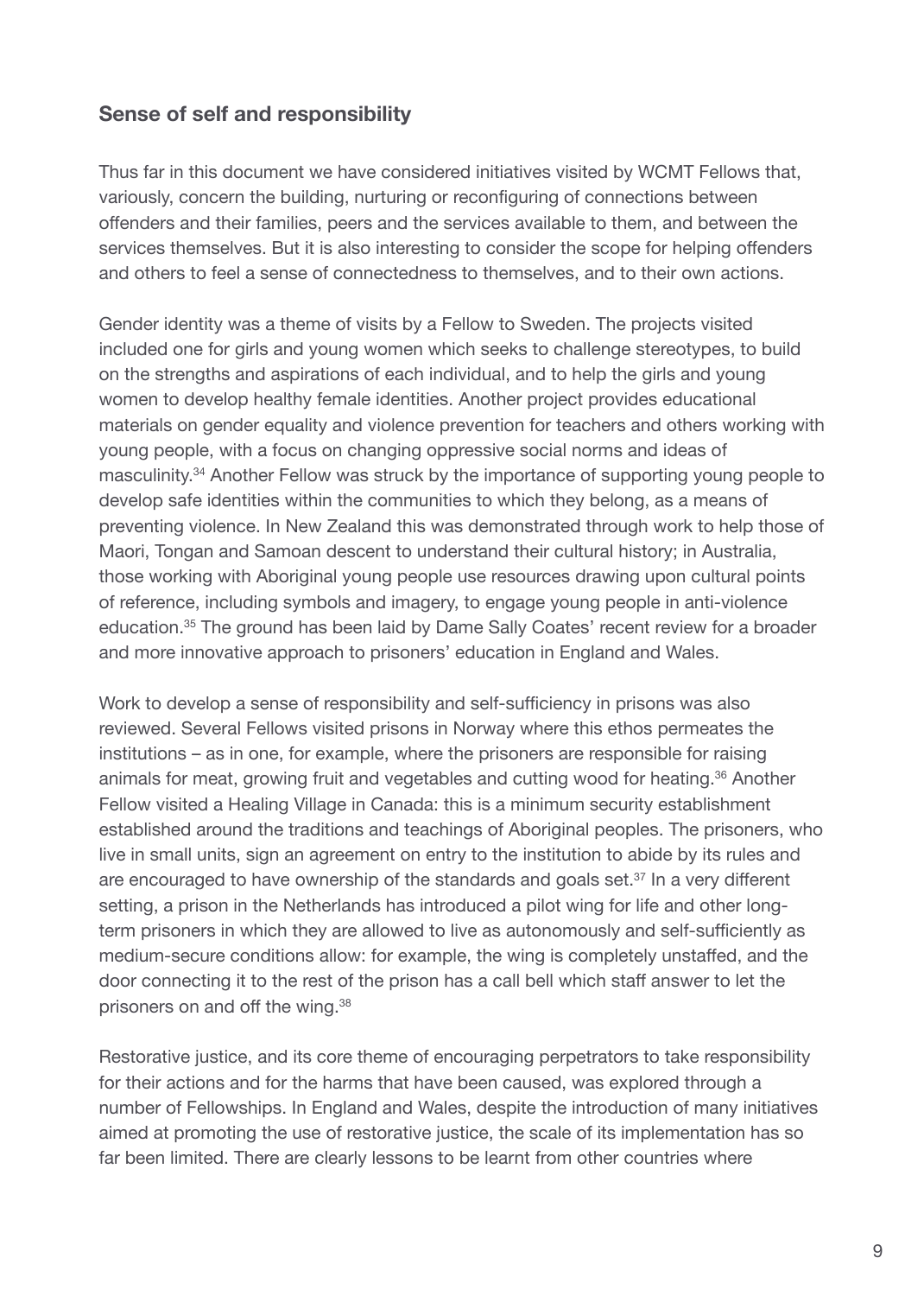restorative justice is more embedded. Research into its effectiveness in England and Wales showed that 85% of victims and 80% of offenders surveyed were either 'very' or 'quite' satisfied with their restorative conference. <sup>39</sup> Furthermore, there is evidence that offenders' experiences of restorative conferencing have some positive impact on reoffending levels. 40

Fellows looked at a range of restorative approaches including work being undertaken with juveniles in South Africa,<sup>41</sup> with gang members in Chicago<sup>42</sup> and with those convicted of sex offences in Canada. <sup>43</sup> Another Fellow looked at 'whole school restorative approaches' in Australia. <sup>44</sup> The use of restorative practices drawing on indigenous traditions in Canada and the United States was also studied - involving, for example, the use of 'Circles' as a democratic means of resolving disputes and engaging victims and offenders in dialogue along with family and community members. <sup>45</sup> The concept of 'judicial rehabilitation' in France also concerns the taking of responsibility. This permits offenders to have their criminal convictions expunged by the courts where they can demonstrate that they have completely ceased offending. 46

# **Arts and media**

As evidenced by a number of Fellowships, arts and media projects provide opportunities for people who might otherwise have little voice to express themselves creatively and assertively, and thereby to reach out to others. One such example was a New York initiative working alongside the courts to divert young people from the criminal justice system into community-based group activities which use innovative methods of engagement. These methods include 'arts-based transformative justice programs' with the goal of empowering young people to use their own creative voices to help transform the criminal justice system. One such programme culminates in a public art exhibition created by participants, addressing a social justice issue which matters to them. 47

A number of arts-related initiatives in prisons were visited. One Fellow looked at a programme in five New York prisons which undertakes volunteer-led programs in theatre, dance, creative writing, and voice and visual art. A prisoner-led steering committee oversees the work. The same Fellow also learned about an artistic partnership which aims to establish a network of creative music conservatories within US prisons. <sup>48</sup> Another Fellow visited a project in Connecticut which places a team of teaching artists into a women's prison to work on a creative project with a group of prisoners which culminates in a performance using spoken word, music and movement. <sup>49</sup> Featuring in another Fellowship was a music studio in a Norwegian prison in which prisoners produce a range of CDs and create a regular radio show broadcast outside the prison on a local radio station.<sup>50</sup>

Two Fellows visited projects in the US which use film-making to address complex issues affecting young people. One learnt about the production of a DVD by the Autism Society of America which teaches young people with disabilities how to interact safely with the police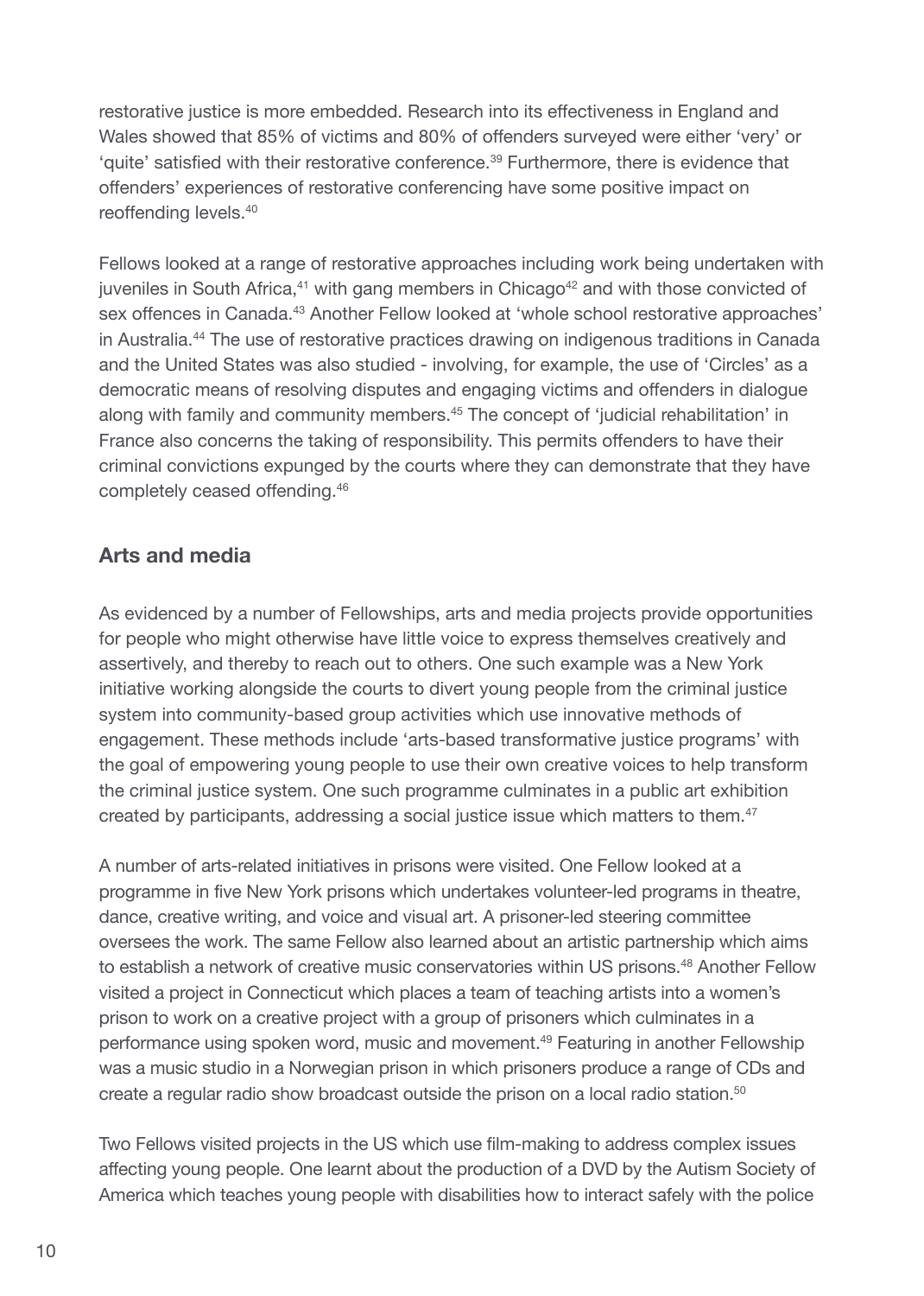in everyday encounters. The DVD is screened at interactive events bringing together local police, young people with disabilities and their parents, carers and teachers. <sup>51</sup> Innovative film-making was also seen in New York where a project works with children of prisoners to give them the skills, training, tools and confidence to tell their stories and reflect on their experiences of the criminal justice system through film. 52

# **Conclusion**

In this short briefing, we have sought to provide a flavour of the range of initiatives visited by the WCMT Fellows in many parts of the world and their relevance to the current situation in England and Wales. In so doing, we hope to have demonstrated something of the breadth of practice that falls under the heading of prison reform, and the scope for creativity and innovation in this work. We structured this overview briefing around the theme of 'connections' because this, we feel, was at the heart of so many of the Fellowships, and bears examination from a variety of angles. The briefings to be published as follow-ups to this one will address specific aspects of this theme in greater depth.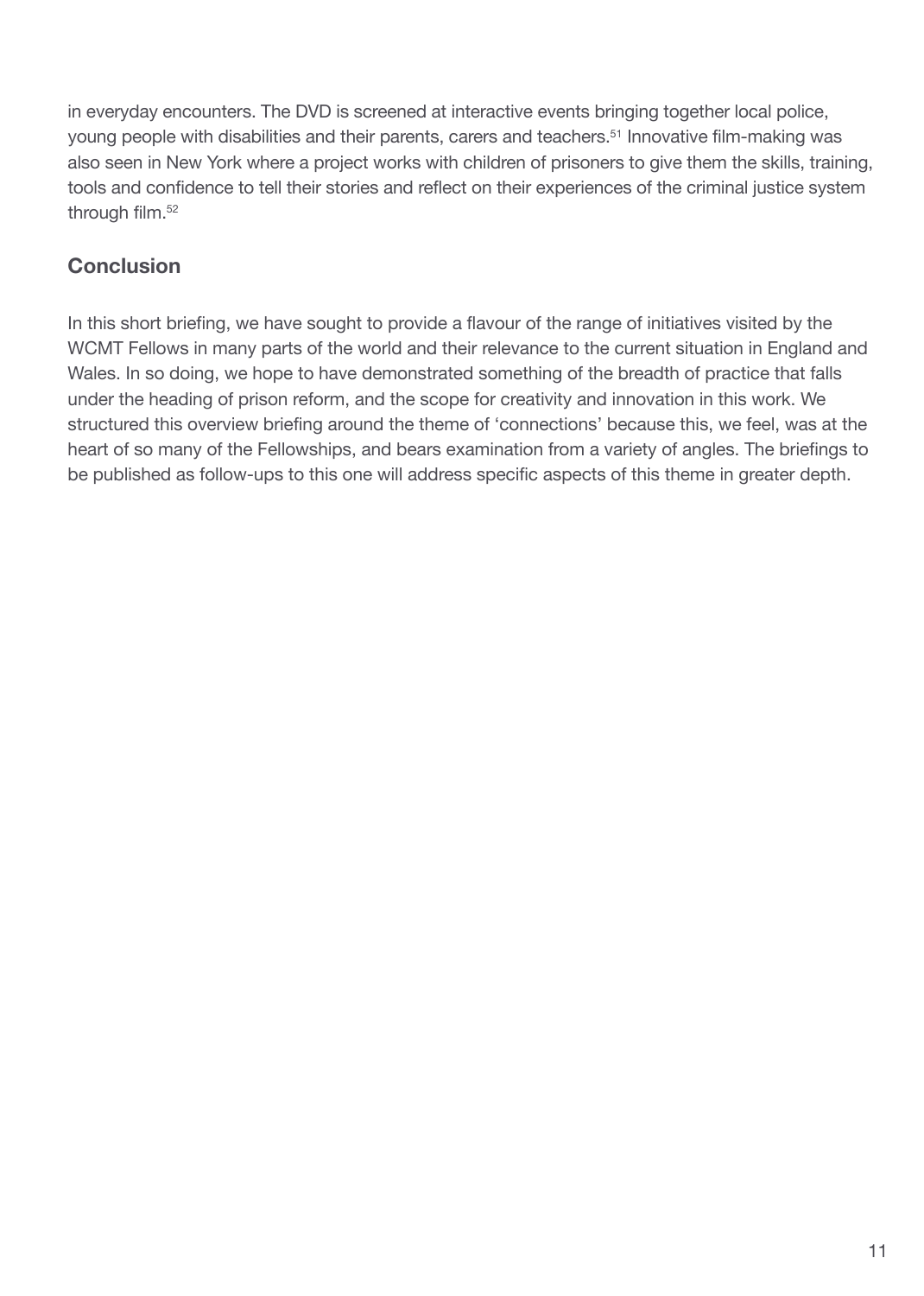# **Endnotes**

- Ministry of Justice (2016) Population and capacity briefing for Friday 29 July 2016, London: Ministry of Justice
- [In](www.prisonstudies.org/highest-to-lowest/prison_population_rate?field_region_taxonomy_tid=14)stitute for Criminal Policy Research's World Prison Brief website, [www.prisonstudies.org/highest-to-](www.prisonstudies.org/highest-to-lowest/prison_population_rate?field_region_taxonomy_tid=14)lowest/prison\_population\_rate?field\_region\_taxonomy\_tid=1[4](www.prisonstudies.org/highest-to-lowest/prison_population_rate?field_region_taxonomy_tid=14) , accessed on 4 August 2016
- <sup>3</sup> Ministry of Justice (2013) Transforming Rehabilitation: a summary of evidence on reducing reoffending, London: Ministry of Justice, p11
- HM Chief Inspector of Prisons (2015) Annual Report 2014–15, London: The Stationery Office
- Steve Urquhart: <http://www.wcmt.org.uk/users/steveurquhart2013>
- Eleanor Butt: <http://www.wcmt.org.uk/users/eleanorbutt2015>
- Angus Mulready-Jones: <http://www.wcmt.org.uk/users/angusmulready-jones2010>
- Jess Thorpe: [http://www.wcmt.org.uk/users/jessthorpe2014](http://www.wcmt.org.uk/users/jessthorpe2014  )
- Owen Gill: http://www.wcmt.org.uk/users/owengill201[4](http://www.wcmt.org.uk/users/markgoodfellow2014)
- 0 Mark Goodfellow: http://www.wcmt.org.uk/users/markgoodFellow201[4](http://www.wcmt.org.uk/users/markgoodfellow2014)
- Wilks-Wiffen, S. (2011) Voice of a Child, London: Howard League for Penal Reform
- <sup>12</sup> Table A3.7, Ministry of Justice (2016) Offender management statistics prison releases 2015, London: Ministry of Justice
- Sam Hart: <http://www.wcmt.org.uk/users/samhart2015>
- Owen Gill: <http://www.wcmt.org.uk/users/owengill2014>
- Sarah Roberts: <http://www.wcmt.org.uk/users/sarahroberts2012>
- <sup>16</sup> HM Chief Inspector of Prisons (2015) Annual Report 2014-15, London: The Stationery Office
- <sup>17</sup> HM Inspectorate of Prisons (2016) Life in prison: Peer support, London: HMIP
- Mark Walsh: <http://www.wcmt.org.uk/users/markwalsh2013>
- Vicki Helyar-Cardwell: <http://www.wcmt.org.uk/users/vickihelyar-cardwell2013>
- Andy Laidlaw: <http://www.wcmt.org.uk/users/andylaidlaw2015>
- Eleanor Butt: <http://www.wcmt.org.uk/users/eleanorbutt2015>
- Ronald McMaster: <http://www.wcmt.org.uk/users/ronaldmcmaster2015>
- Lynn Jolly: <http://www.wcmt.org.uk/users/lynnjolly2013>
- David Martin: <http://www.wcmt.org.uk/users/davidmartin2011>
- <sup>25</sup> Ministry of Justice (2014) Prisoners' experience of prison and outcomes on release: Waves 2 and 3 of SPCR, London: Ministry of Justice
- Diane Hart: <http://www.wcmt.org.uk/users/dianehart2015>
- Helen Kidson: [http://www.wcmt.org.uk/users/helenkidson2013](http://www.wcmt.org.uk/users/helencollins2014)
- Penelope Gibbs: [http://www.wcmt.org.uk/users/penelopegibbs2014;](http://www.wcmt.org.uk/users/penelopegibbs2014) Paula Reid: [http://www.wcmt.org.uk/users/paulareid2013;](http://www.wcmt.org.uk/users/paulareid2013) Mark Bolt: <http://www.wcmt.org.uk/users/markbolt2013>
- Penelope Gibbs: <http://www.wcmt.org.uk/users/penelopegibbs2014>
- David Martin: <http://www.wcmt.org.uk/users/davidmartin2011>
- Andy Laidlaw: <http://www.wcmt.org.uk/users/andylaidlaw2015>
- <sup>32</sup> Provided by Department of Health
- Alex Crisp: [http://www.wcmt.org.uk/users/alexcrisp2015;](http://www.wcmt.org.uk/users/alexcrisp2015) Mark Bolt: <http://www.wcmt.org.uk/users/markbolt2013>
- Stephanie Waddell: <http://www.wcmt.org.uk/users/stephaniewaddell2013>
- 5 Carlene Firmin: http://www.wcmt.org.uk/users/carlenefirmin201[4](http://www.wcmt.org.uk/users/angelaallcock2015)
- 6 Steve Urquhart[:](http://www.wcmt.org.uk/users/angelaallcock2015) http://www.wcmt.org.uk/users/steveurquhart2013; Angela Allcock: <http://www.wcmt.org.uk/users/angelaallcock2015>
- David Martin: <http://www.wcmt.org.uk/users/davidmartin2011>
- Eleanor Butt: <http://www.wcmt.org.uk/users/eleanorbutt2015>

Shapland, J et al (2007) Restorative Justice: the views of victims. The third report from the evaluation of three schemes, Ministry of Justice Research Series 3/07, London: Ministry of Justice

Restorative Justice Council (2011) What does the Ministry of Justice RJ research tell us? London: RJC

Sakira Suzia: <http://www.wcmt.org.uk/users/sakirasuzia2014>

Sakira Suzia: <http://www.wcmt.org.uk/users/sakirasuzia2014>

Marina Cantacuzino: <http://www.wcmt.org.uk/users/marinacantacuzino2013>

Bonita Holland: <http://www.wcmt.org.uk/users/bonitaholland2012>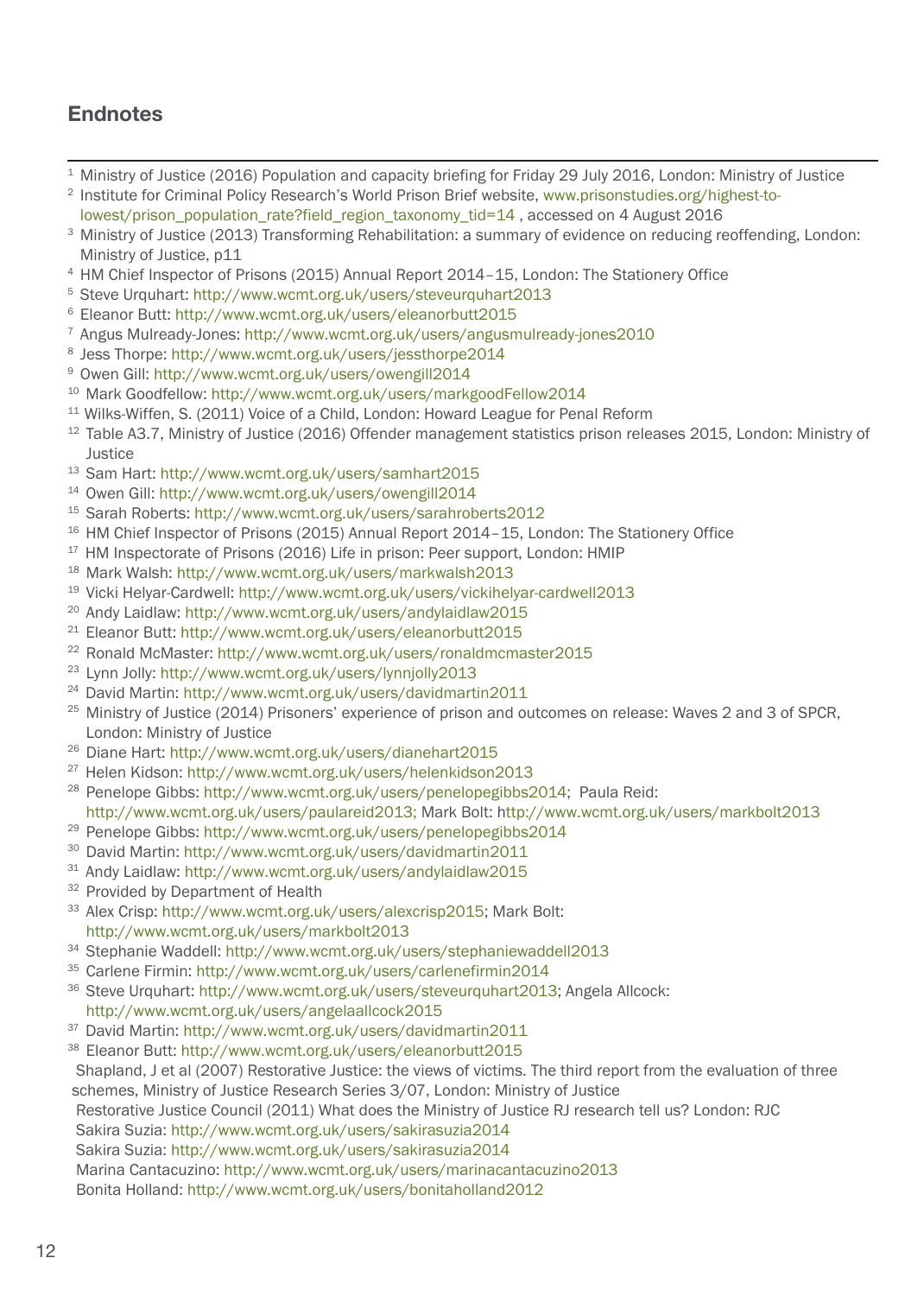Marina Cantacuzino: <http://www.wcmt.org.uk/users/marinacantacuzino2013> Christopher Stacey: <http://www.wcmt.org.uk/users/christopherstacey2014> Angela Allcock: http://www.wcmt.org.uk/users/angelaallcock2015 Sara Lee: http://www.wcmt.org.uk/users/saralee2015 Jess Thorpe: http://www.wcmt.org.uk/users/jessthorpe2014 Steve Urquhart: http://www.wcmt.org.uk/users/steveurquhart2013

<sup>51</sup> Ronald McMaster: http://www.wcmt.org.uk/users/ronaldmcmaster2015

<sup>52</sup> Sam Hart: http://www.wcmt.org.uk/users/samhart2015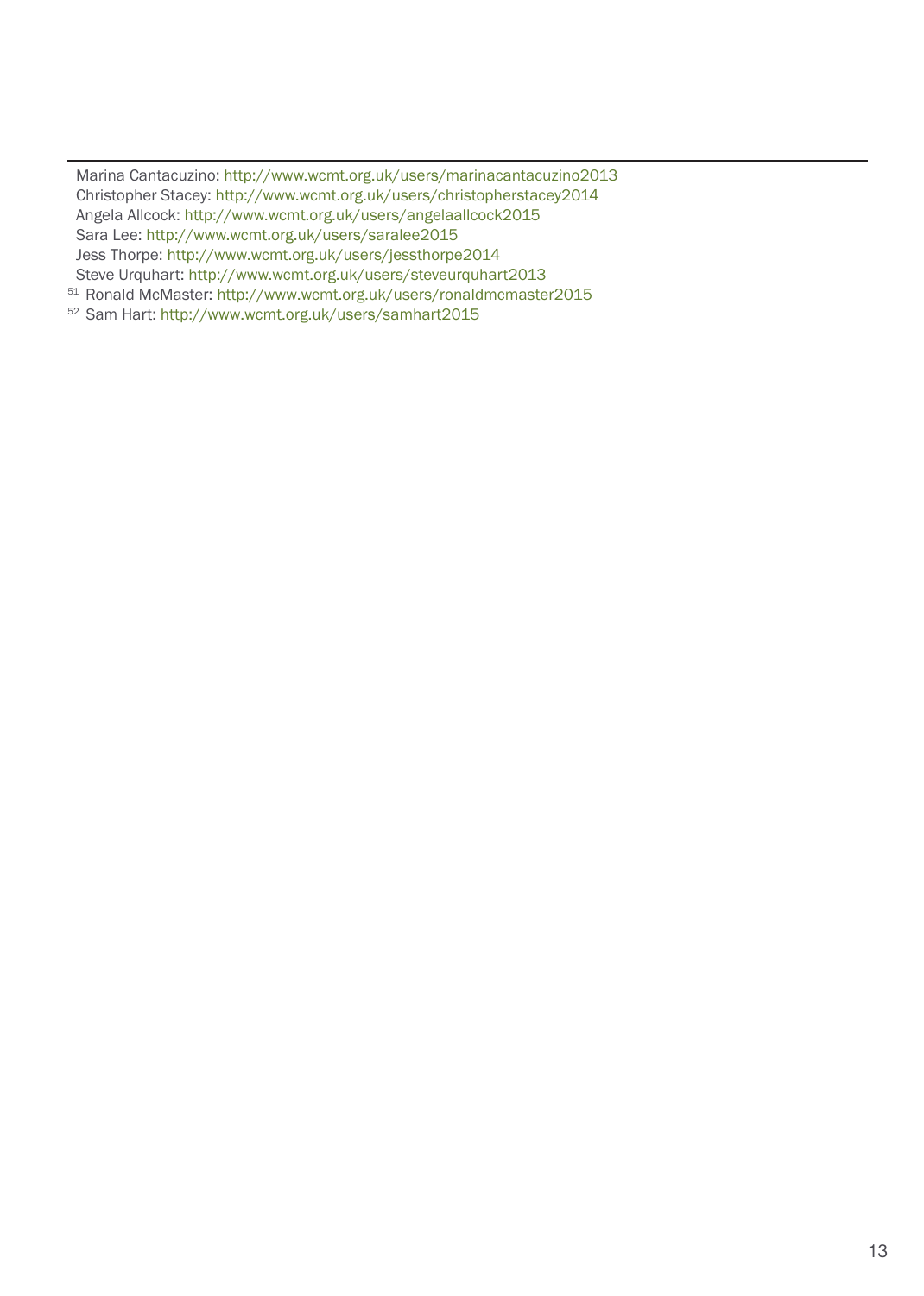# **Appendix**

The following is a list of the 51 participating Fellows who contributed to this report with a link to their online profile on the WCMT website, which includes the option to download their full report where available. All of the Fellows' findings contributed to the development of the overall themes and approaches described.

Angus Mulready-Jones Support services for prisoners' children and families, in Sweden and the USA, 2010 http://www.wcmt.org.uk/users/angusmulready-jones2010

David Martin From custody to community: a more realistic & helpful approach, in Canada and Finland, 2011 http://www.wcmt.org.uk/users/davidmartin2011

Rebecca Rogerson Legal & community responses to domestic violence in the Americas, in Belize, Brazil, Honduras, Nicaragua, Peru and the USA, 2011 http://www.wcmt.org.uk/users/rebeccarogerson2011

Laura Baynton

Seen from the other side: exploring youth justice innovation in Denmark in Brazil, the USA and Denmark, 2012 http://www.wcmt.org.uk/users/laurabaynton2012

Sarah Beresford

The Role of Schools in Supporting Families Affected by Imprisonment in Australia and the USA, 2012 http://www.wcmt.org.uk/users/sarahroberts2012

Bonita Holland Inclusive Restorative Justice practices in Australia, 2012 http://www.wcmt.org.uk/users/bonitaholland2012

Mark Bolt Mental Health and Criminal Justice in the USA, 2013 http://www.wcmt.org.uk/users/markbolt2013

Marina Cantacuzino Learning from other restorative justice programmes in custodial settings in Canada & the USA, 2013 http://www.wcmt.org.uk/users/marinacantacuzino2013

Vicki Helyar-Cardwell Young fathers in the criminal justice system - a hook for desistance? In the USA, 2013 http://www.wcmt.org.uk/users/vickihelyar-cardwell2013

Lynn Jolly

Comparing practice in the support of learning disabled offenders in Canada and the USA, 2013 http://www.wcmt.org.uk/users/lynnjolly2013

Helen Kidson Reducing recidivism in serious / violent offenders through welfare lead rehabilitation in Finland, Germany, Norway and Sweden, 2013 http://www.wcmt.org.uk/users/helenkidson2013

Yvonne Kramo

Community involvement in detention oversight: An international perspective in Malawi, South Africa & USA, 2013 http://www.wcmt.org.uk/users/yvonnekramo2013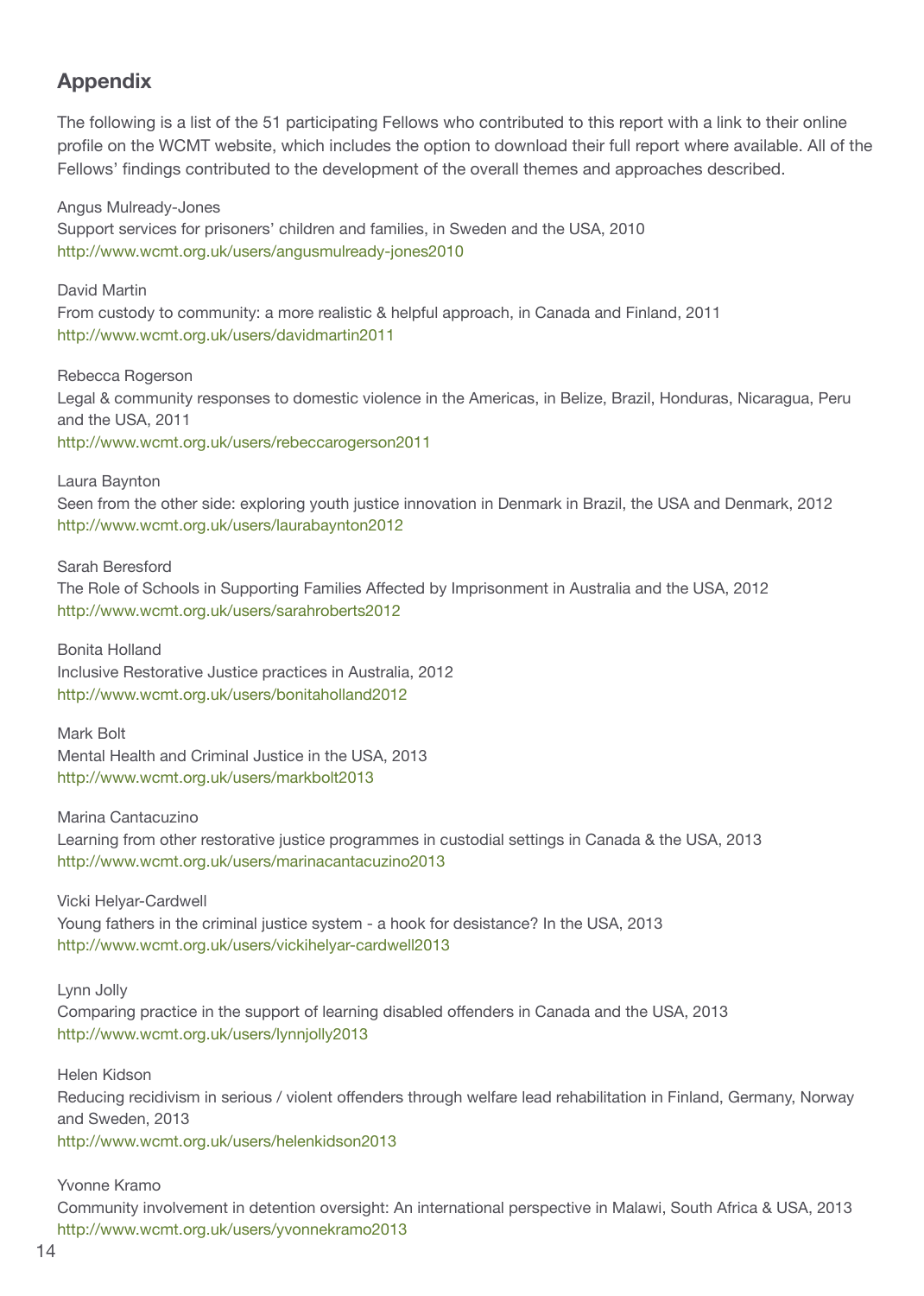Harriet Laurie

Investigate other equine-assisted interventions to inform best practice in Australia and Canada, 2013 http://www.wcmt.org.uk/users/harrietlaurie2013

Jessica Magson

Assessing the impact of drug decriminalisation policies on the efficiency and integrity of the criminal justice system in Czech Republic, Portugal and Uruguay, 2013 http://www.wcmt.org.uk/users/jessicamagson2013

Paula Reid

Diverting offenders with mental illness from the criminal justice system in Canada and the USA, 2013 http://www.wcmt.org.uk/users/paulareid2013

Lynn Saunders Sex offender Treatment and Rehabilitation in Canada and the USA, 2013 http://www.wcmt.org.uk/users/lynnsaunders2013

Steve Urquhart

Reducing offending: listening to Europe, broadcasting to the UK in Belgium, Netherlands and Norway http://www.wcmt.org.uk/users/steveurquhart2013

Stephanie Waddell

European approaches to addressing youth violence in custody and the community in France, Netherlands and Sweden, 2013

http://www.wcmt.org.uk/users/stephaniewaddell2013

Mark Walsh

Peer Courts UK: 'Restorative Justice for youths administered by youths' in the USA, 2013 http://www.wcmt.org.uk/users/markwalsh2013

Zoe Adamson

Releasing danger? Indeterminate sentences and the journey towards parole in Australia and Canada, 2014 http://www.wcmt.org.uk/users/zoeadamson2014

Debbie Addlestone Effective interventions for shoplifters in Canada and the USA, 2014 http://www.wcmt.org.uk/users/debbieaddlestone2014

Helen Collins

Research programmes that integrate and promote positive identities for offenders in Canada and the USA, 2014 http://www.wcmt.org.uk/users/helencollins2014

Carlene Firmin

Exploring the impact of gender-sensitive approaches to youth offending in Australia, Brazil and New Zealand, 2014 http://www.wcmt.org.uk/users/carlenefirmin2014

Penelope Gibbs

The decision to imprison: how training and engagement influence judges in the USA, 2014 http://www.wcmt.org.uk/users/penelopegibbs2014

Owen Gill

Agencies working together to identify and support children of prisoners in the USA, 2014 http://www.wcmt.org.uk/users/owengill2014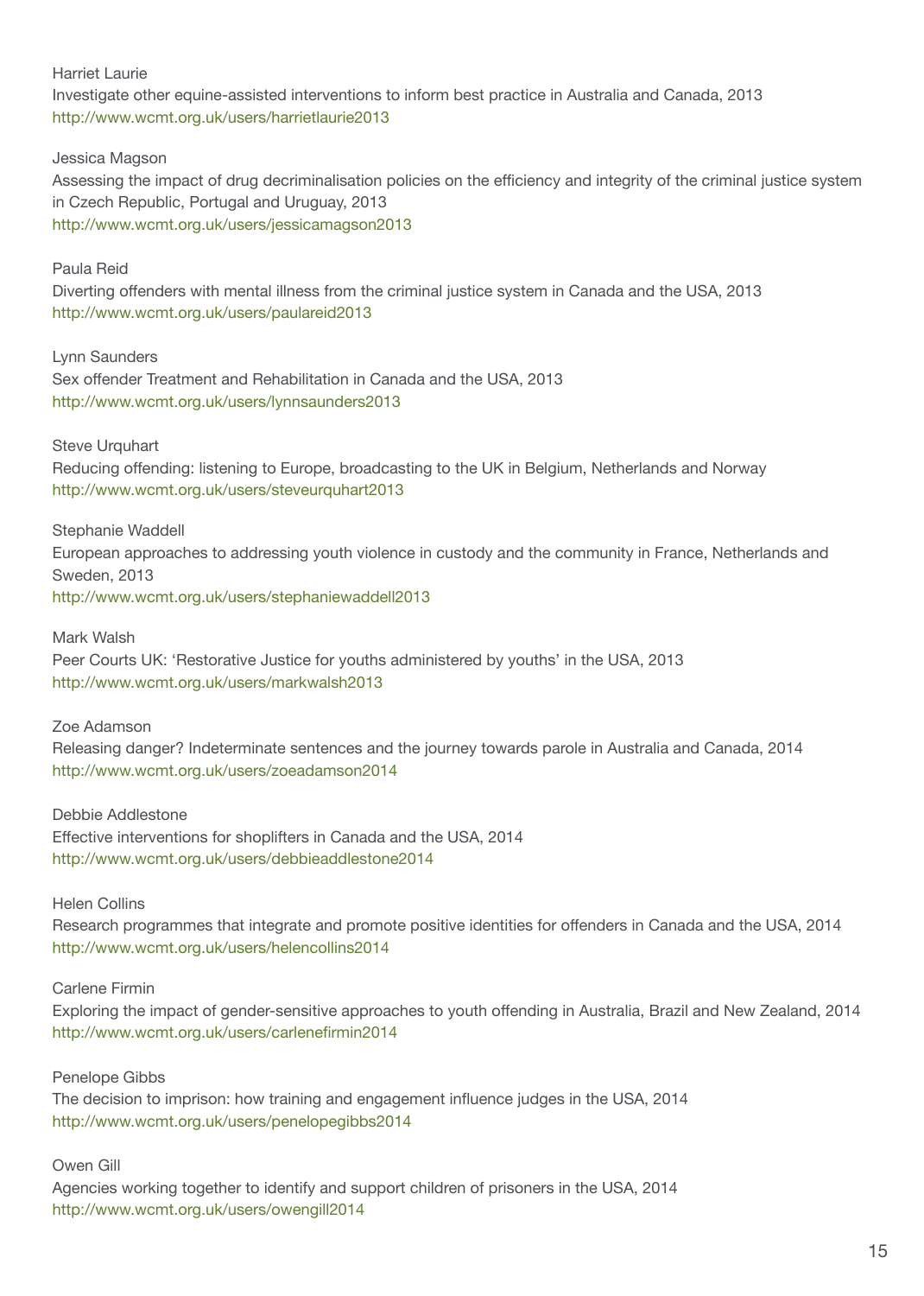#### Mark Goodfellow

Role of family and community in supporting desistance from offending in the USA, 2014 http://www.wcmt.org.uk/users/markgoodfellow2014

#### Christine Hunter

Restorative interventions in a probation setting in United Kingdom, Canada and the USA, 2014 http://www.wcmt.org.uk/users/christinehunter2014

#### Robert Jones

A study to develop alternatives to women's imprisonment in Wales in the USA, 2014 http://www.wcmt.org.uk/users/robertjones2014

#### Michelle Martin

Private family visits in prison: improving family ties in Canada and the USA, 2014 http://www.wcmt.org.uk/users/michellemartin2014

#### Arianna Silvestri

Drug use as a health issue: learning from Portuguese policies in Portugal, 2014 http://www.wcmt.org.uk/users/ariannasilvestri2014

#### Christopher Stacey

The disclosure of criminal records for recruitment: European comparison in France, Spain and Sweden, 2014 http://www.wcmt.org.uk/users/christopherstacey2014

#### Sakira Suzia

Implementing ways to prevent first time offenders from reoffending in South Africa & the USA, 2014 http://www.wcmt.org.uk/users/sakirasuzia2014

#### Jess Thorpe

Placement with York Correctional Facility & Judy Dworin Project, USA in the USA, 2014 http://www.wcmt.org.uk/users/jessthorpe2014

#### Angela Allcock

Developing a Trauma Informed Approach to Rehabilitative Group Work in Prison in Norway and the USA, 2015 http://www.wcmt.org.uk/users/angelaallcock2015

#### Carlotta Allum

Using digital technology for well-being and recovery in prisons in Australia and Norway, 2015 http://www.wcmt.org.uk/users/carlottaallum2015

#### Charlotte Bull

Therapeutic Jurisprudence: lessons from US Specialist Courts in the USA, 2015 http://www.wcmt.org.uk/users/charlottebull2015

#### Eleanor Butt

Treatment and conditions for prisoners with very long sentences in Canada, Netherlands and Portugal, 2015 http://www.wcmt.org.uk/users/eleanorbutt2015

#### Alex Crisp

Understanding best practice: the emergency response to mental health crisis in Australia, Canada & the USA, 2015 http://www.wcmt.org.uk/users/alexcrisp2015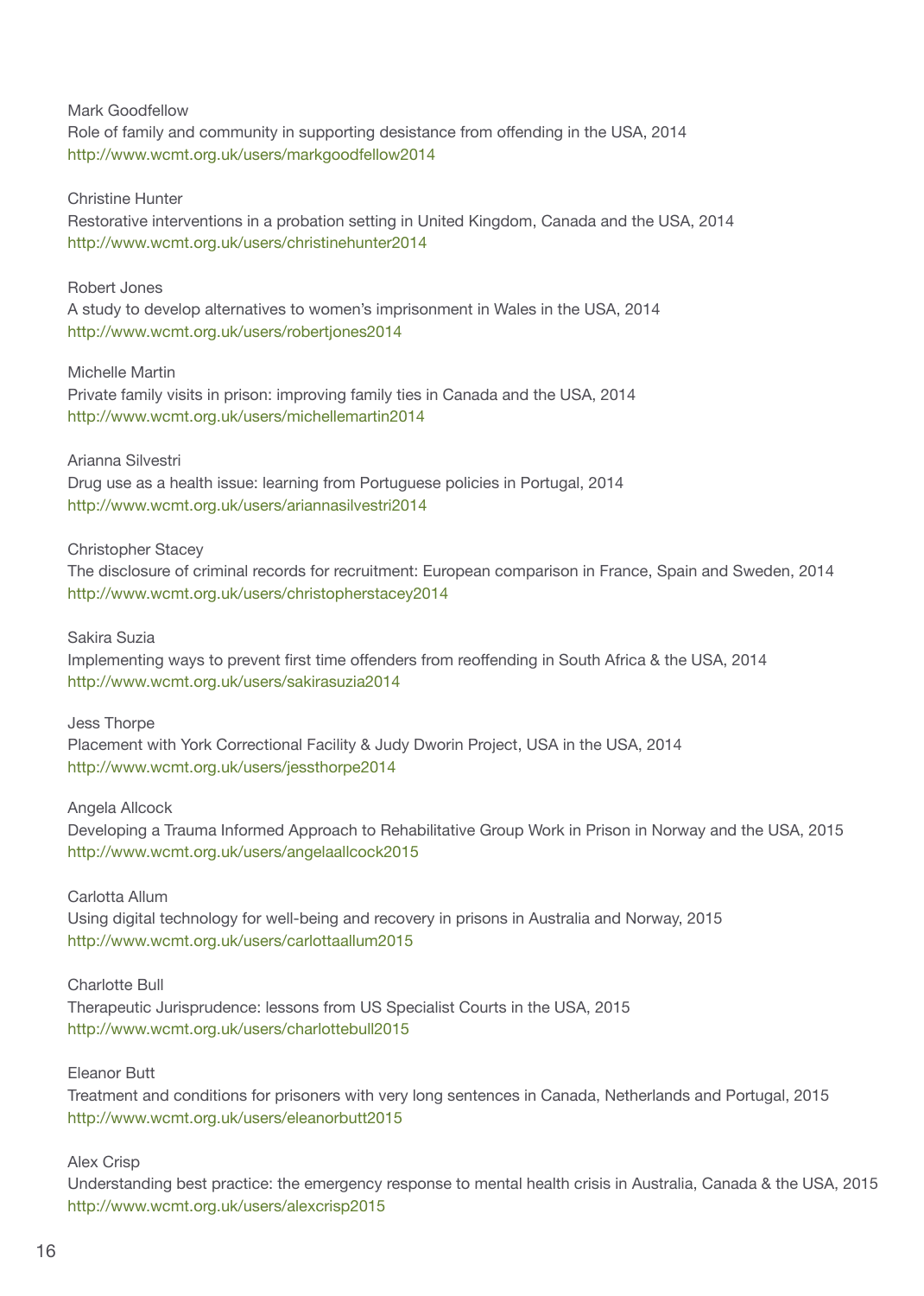Carla Frégiste-Moore Assimilation of British victims of Wrongful Conviction back into society in the USA, 2015 http://www.wcmt.org.uk/users/carlafregiste-moore2015

Fiona Gilbertson

Creating Recovery Courts: rehabilitation not incarceration in the USA, 2015 http://www.wcmt.org.uk/users/fionagilbertson2015

Sarah Griffiths

Effective practice tackling bullying in the juvenile secure estate in Australia, 2015 http://www.wcmt.org.uk/users/sarahgriffiths2015

Diane Hart

Approaches to secure care for troubled children in Finland, Spain and the USA, 2015 http://www.wcmt.org.uk/users/dianehart2015

Sam Hart

An investigation into Trauma-Informed Responses in working with Prisoners' Families in the USA, 2015 http://www.wcmt.org.uk/users/samhart2015

Andy Laidlaw

The impact of effective mentoring on reoffending and community safety in the USA, 2015 http://www.wcmt.org.uk/users/andylaidlaw2015

Sheena Leaf

Utilising prisoners' entrepreneurship - reducing re-offending; creating legitimate businesses and jobs in Norway and the USA, 2015

http://www.wcmt.org.uk/users/sheenaleaf2015

Sara Lee Exploring the role of music in resettlement and crime prevention in Norway and the USA, 2015 http://www.wcmt.org.uk/users/saralee2015

Ronald McMaster Special Needs - Understanding their Symptoms and Assisting Desistance from Crime in the USA, 2015 http://www.wcmt.org.uk/users/ronaldmcmaster2015

Lucy Slade

Foreign National prisoners: best practice and resettlement in Netherlands, Norway, Spain and Sweden, 2015 http://www.wcmt.org.uk/users/lucyslade2015

Siobhann Tighe The offender's voice on public radio in Sweden and the USA, 2015 http://www.wcmt.org.uk/users/siobhanntighe2015

Naomi Watson

Effective interventions for reducing violent crime amongst young black men in Antigua and Barbuda & Jamaica, 2015 http://www.wcmt.org.uk/users/naomiwatson2015

Amanda Wood

Building partnerships in a divided society to support desistance in Australia and New Zealand, 2015 http://www.wcmt.org.uk/users/amandawood2015